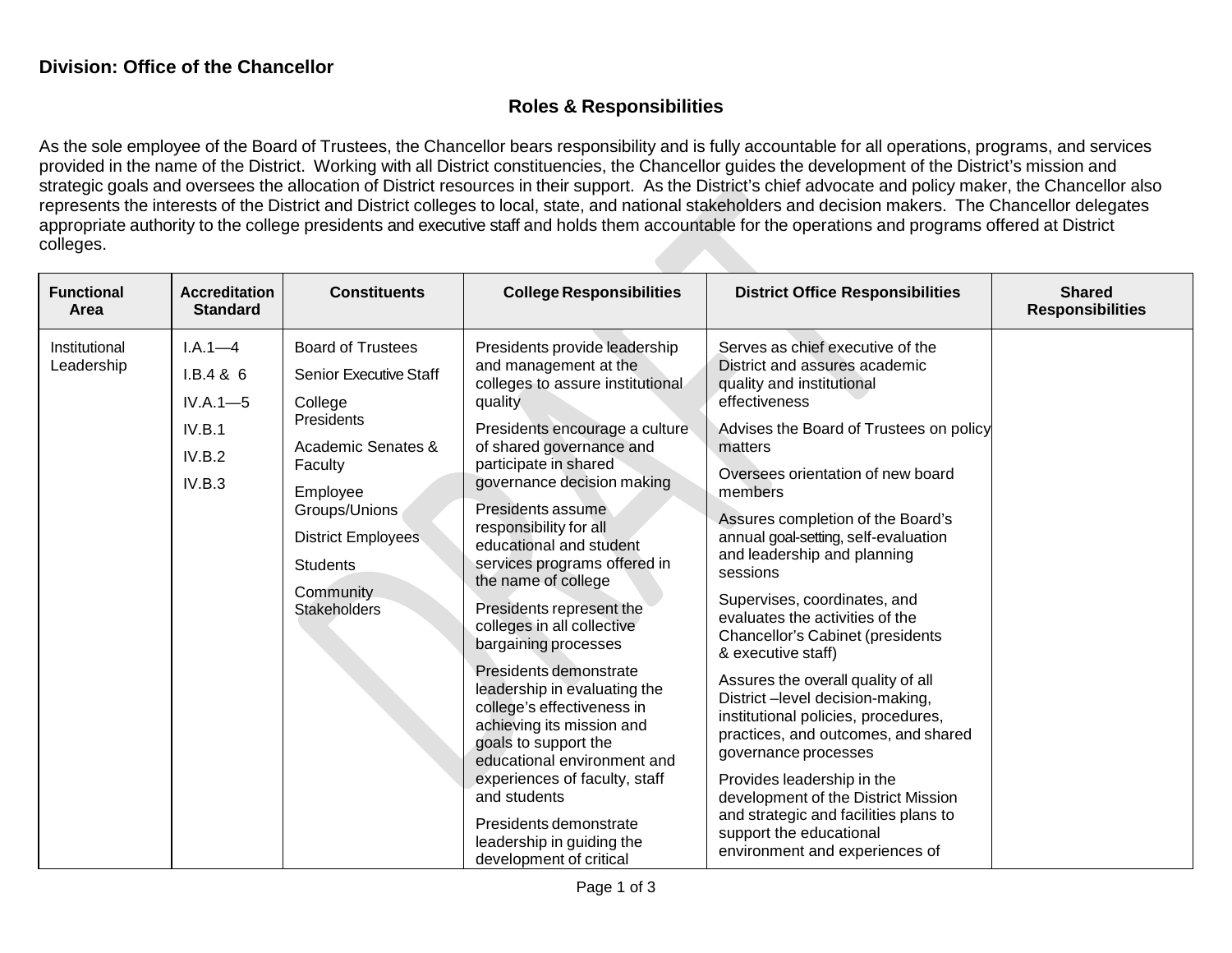## **Division: Office of the Chancellor**

| <b>Functional</b><br>Area  | <b>Accreditation</b><br><b>Standard</b> | <b>Constituents</b>                                                                                                                     | <b>College Responsibilities</b>                                                                                                                                                                                                                                                                                                                                                                                           | <b>District Office Responsibilities</b>                                                                                                                                                                                                                                                                                                                                                                                                                                                | <b>Shared</b><br><b>Responsibilities</b> |
|----------------------------|-----------------------------------------|-----------------------------------------------------------------------------------------------------------------------------------------|---------------------------------------------------------------------------------------------------------------------------------------------------------------------------------------------------------------------------------------------------------------------------------------------------------------------------------------------------------------------------------------------------------------------------|----------------------------------------------------------------------------------------------------------------------------------------------------------------------------------------------------------------------------------------------------------------------------------------------------------------------------------------------------------------------------------------------------------------------------------------------------------------------------------------|------------------------------------------|
|                            |                                         |                                                                                                                                         | planning and goal-setting<br>processes and in evaluating<br>the effectiveness of these<br>processes<br>Presidents serve as Cabinet<br>representatives on all District-<br>wide councils and committees<br>Presidents represent their<br>colleges to the communities<br>they serve<br>Presidents participate<br>actively in an on-going<br>dialogue meant to clarify<br>District/college functions and<br>responsibilities | faculty, staff and students<br>Provides leadership for collective<br>bargaining processes<br>Provides leadership for the on-going<br>improvement of District-wide<br>administrative support services<br>Establishes and maintain the roles<br>and responsibilities of the District in<br>relation to the colleges and evaluates<br>this delineation on a regular basis to<br>improve District/college functions<br>Serves as liaison between the<br>colleges and the Board of Trustees |                                          |
| Policies and<br>Procedures | IV.B.1<br>IV.B.2.c                      | <b>Board of Trustees</b><br><b>Senior Staff</b><br>College<br>Presidents<br>Academic<br>Senates, Faculty<br>Unions; all<br>Stakeholders | Presidents and college<br>leadership participate in<br>District-wide councils and<br>committees to develop policy<br>recommendations<br>Presidents and college<br>leadership monitor the<br>effectiveness of policies<br>and periodically make<br>recommendations for their<br>revision                                                                                                                                   | Advises the Board in the development<br>of Board policies and Board Rules<br>Establishes and maintains District-<br>wide administrative policies through<br>Chancellor's Directives and<br><b>Administrative Regulations</b><br>Provides for the regular review<br>and updating of all directives and<br>administrative policies                                                                                                                                                       |                                          |
| Advocacy                   | IV.B.2.e                                | <b>Board of Trustees</b><br>All District and college<br>constituencies                                                                  | Presidents represent the<br>college to external<br>stakeholders and local, state<br>and national constituencies<br>Through Board committees and<br>District-wide councils, presidents<br>and college leaders participate in<br>the formulation of advocacy<br>positions and priorities                                                                                                                                    | Represents the District and<br>District colleges to all local, state,<br>and national constituencies<br>Guides the development of<br>legislative policy and advocacy<br>positions on behalf of the District<br>and the colleges                                                                                                                                                                                                                                                        |                                          |